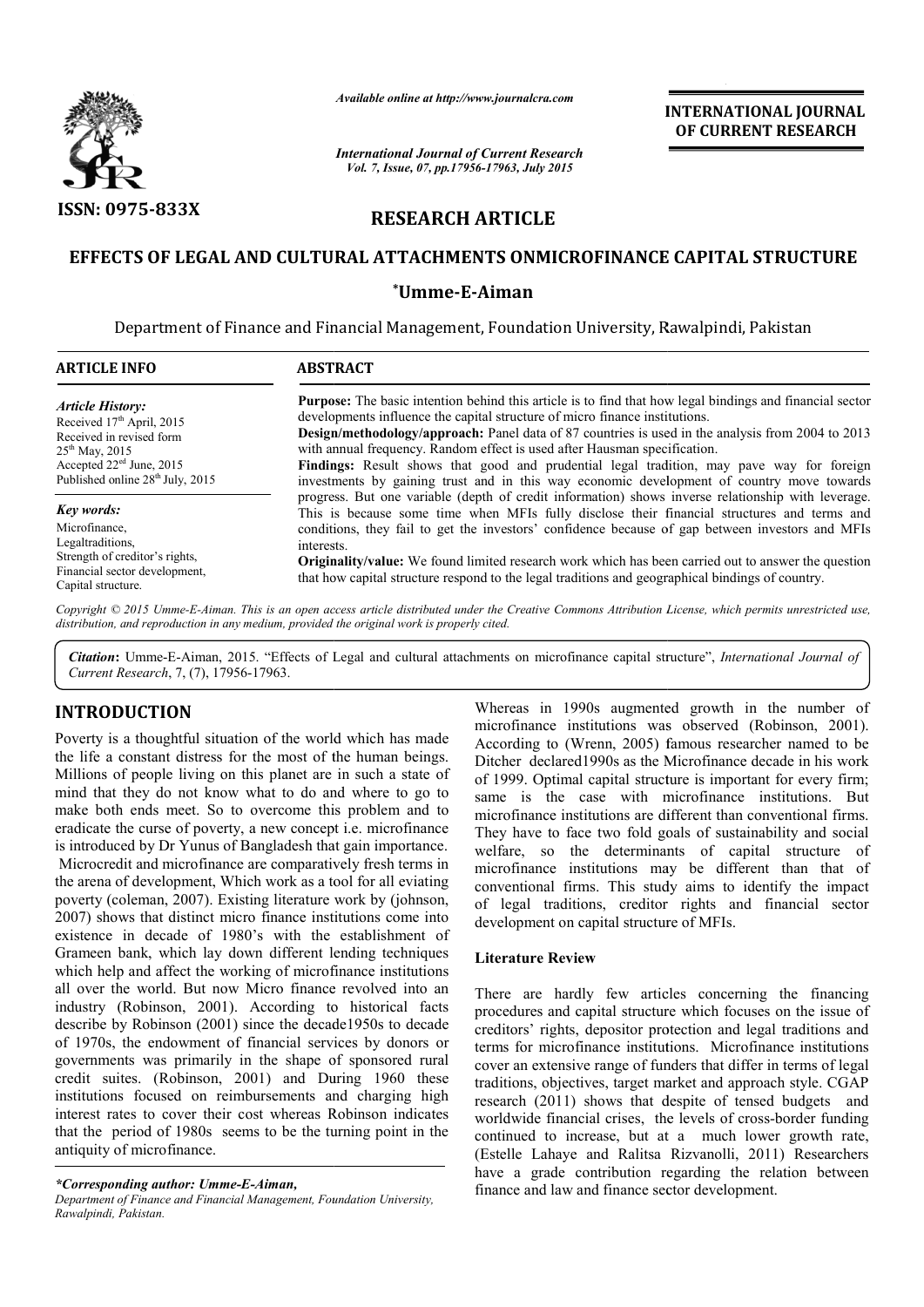They found that when the outside investors are not adequately protected with the help of legal framework offered by a country in the result of which entrepreneurs and actual owners are forced to sustain big positions themselves to line up their incentives with other investors. (Shleifer, 1997). More clearly, countries with weak investor protection should have more intense ownership structures. Hubert Tchakoute Tchuigoua in his article of 2014 says that. Microfinance financing opportunities rate is low in some countries due to under developed domestic credit markets, coupled with the fact that there is scarcity of short term resources. Furthermore, microfinance institutions that depend on grants are monetarily restraint. To wipe out this restriction to approach outside funds, they start pursuing commercial funds, national or international, to attain the objective of MFIs to relieve poverty. Decision of the structure of the firm and the legal framework in which it operates depend on the need to raise external finance (Thadden, 1999). MFI capital structure is highly complex which comprises of deposits, debts, and equity mostly. It matters a lot in the sustainability of microfinance institutions. The basic motive of deciding about capital structure is to determine the financial leverage which maximizes the value of the company and on other side minimizes the weighted average cost of capital, Literature shows positive correlation between leverage and profit efficiency in MFIs and it is also found that decreasing leverage pave way for decline in cost efficiency (Kar, 2012). Microfinance institutes differ according to source of financing. Some institutes rely on subsidies and some take public deposits as a source of capital. Present study relates the growth of microfinance capital sources with theory of institutional life cycle of MFI development (sousa-sheilds, 2004).

This perspective of analysis shows that maximum microfinance institutions initially operate as NGOs, and fund their operations through concessional loans, grants from supporters and some cross-border financial institutions that significantly serve in terms of prime sources of funds used by micro finance industry. Researcher examine a deter mining factor of international funding and provide evidence that better outreach and profitability perhaps to upsurge the likelihood of microfinance institutions to fascinate the cross-border commercial debts (Urgeghe, 2013).In initial phase, many MFIs depended on borrowings from governments and donors. Presently, however, deposits are their key source of funds, easily surpassing other funding options (Westley, 2006)

A distinctive characteristic of MFI capital is, a portion its external finance comprises of subsidies. Which is correspondingly termed as soft loans or concessionary borrowings, subsidized external funds are retrieved at positivecircumstances.(Tchuigoua, Institutional framework and capital structure of microfinance institutions, 2014)However according to CGAP, between 2009 and 2011, Debt funding did not experience any progress but it remains the vital instrument of microfinance funds used by cross-border funders (55 percent of total commitments) Microfinance institutes can only gain access to commercial funding if the rules and regulations are sound plus strong and only if the micros finance industry has the proper legitimate standing and strong economic grounds. (Gallardo, 2001).

Such type of judicial structure and legal system that allow or avoid resources for bear the heap of obligation. (Gallardo, 2001) Under a World Bank program, PKSF levies lightly extra rigorous enactment bench marks, in addition enormous microfinance institutions retain least possible capital of \$240,000, loan recovery rates of 95% or higher and maximum ratio of debt equity 2.5 to 1 at any cost. (Meagher, 2002). Low cost of capital is of vital importance for microfinance institutions because on one side MFI's have to attain sustainability by acquiring low cost finance and on the other side it has to achieve the objective of social productivity. The regulation of financial institutions is very important to increase the utilization of funds, improve efficacy in the apportionment of funds, enforce contracts, and protect depositors. (Meagher, 2002) Usually profit-oriented micro finance institutions do not face cash problems. Microfinance Servicers can assist their clients continuously without necessitating constant infusions of subsidies, and fund exponential advancement of facilities for new customers through shifting themselves towards marketable sources (Levine, 2002). Indeed, they can ensure the independence of NGOs from donor financing, if they add deposits and borrowings to their strategic arrangements and that would be practicable in states where microfinance institutions come to be regulated.

The ability to extent microcredit is shown by NGOs but then again they want the legal framework for accumulation of deposits in order to avoid trouble of finding donors to endure their operational activities. According to Dr yunus "If person want to borrow money for lending purpose, he will be at mercy of third person. But when he is allowed to accept public payments, he has numerous choices. Dr yunus says that I can still borrow but being legal entity, increase the ability of borrowing " (Yunus 2007). In order to provide adequate service to clients and to reach significant scale, MFIs have to look for some other source of sustenance other than donor and government sources if they want to mesmerize private capital . But to accomplish this objective, they want a proper suitable and supporting legal and supervisory surroundings. The core precedence for financial ruling is to look after the system's protection and accuracy. Regulation and supervision have to be targeted in such a way that their results in terms of depositor protection and the security of the financial system generally balance the costs and risks involved. (Meagher, 2002).

External financing is the main source of MFI capital. External donors and investors only feel comfortable and satisfied in investing when they feellessrisky and see sound and strong financial structure which is only possible through legal regulations and supervision. To attract the funders, there is a need of direct prudential supervision by the public sector supervisory authority. This encompasses all measures by which regulators execute compliance by licensed financial institutions with a specified legal and regulatory framework, because licensing implies that the financial authority is assuring for or is prepared to assume responsibility for the soundness of the regulated financial institution which the public may be dealing with. This attitude is the most desirable because the safety of the small but numerous depositors is primarily a Function appropriate for the public sector.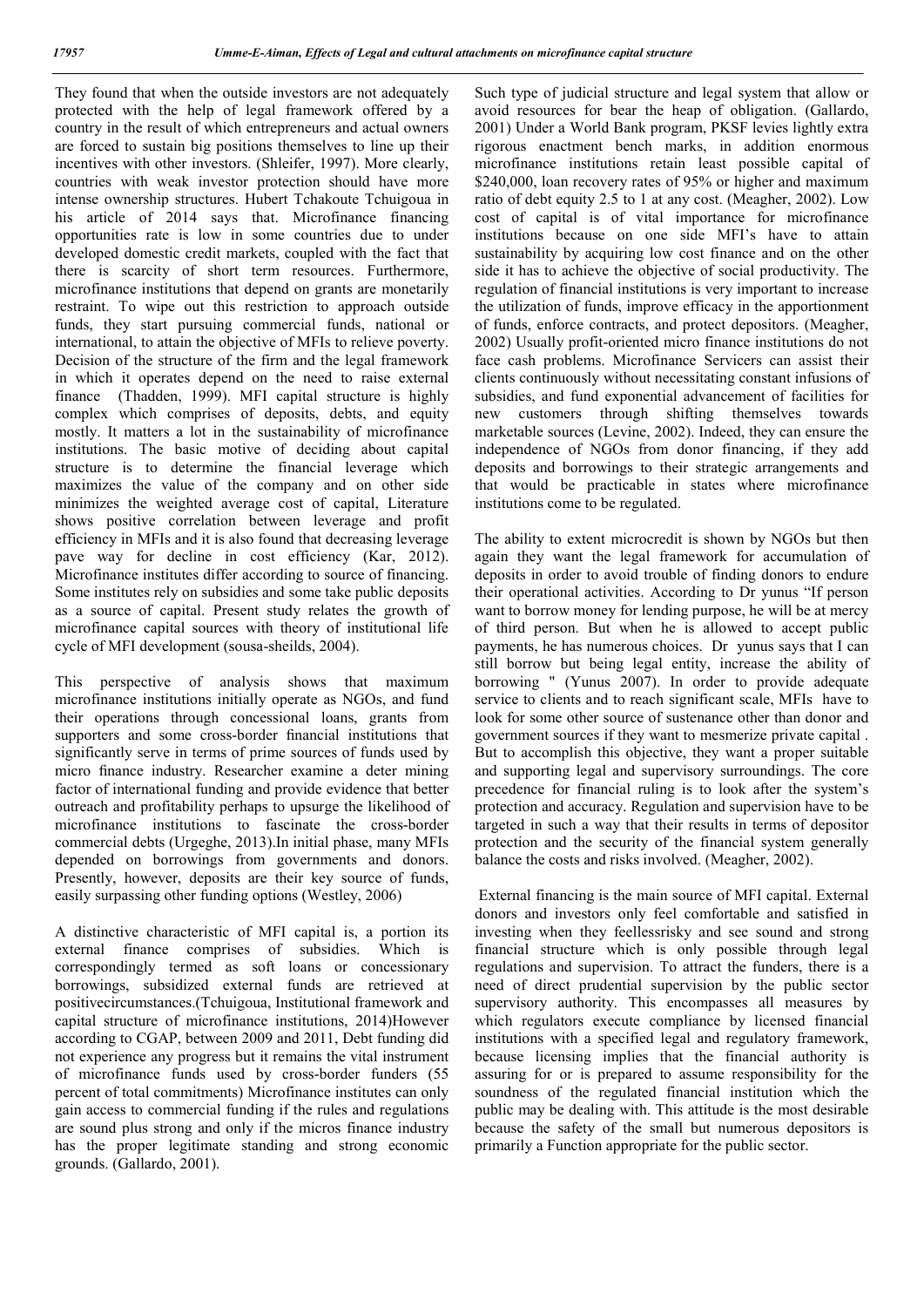Moreover, the tactic evades the conflict-of interest Problem (Gallardo, A Framework for Regulating micro finance institutions, 2001). The problem of investor protection could also have more dimensions. For example, the interest of junior and senior creditors are not compatible; it might not be necessary that laws that protect one group may also safeguard the interest of the other. According to (Thadden, 1999), the corporate law is shaped by legal origin, specifically the degree to which it protects external investors and that developments in legal structure can, therefore be attained only by improving the contract enforcement which is important to gain the trust of investors.

Research also reflects positive correlation between capital structure of MFIs and FDI, however according to researcher. It is also found that FDI is also effected by numerous formal institutions: foreign exchange, trade liberalization, banking sector reform, private ownership of business and lawful improvement. Contrariwise, liberalization in local prices, nonbank financial sector development and rivalry strategy may not boost FDI. (Alan Bevana, 2004) The countries where the legal environment is not so strong and weak enforcement of laws and regulations exist, in that countries moral hazards issues arises which include information asymmetries and lack of financial expertise. This is necessary to make rational decision and to judge MFI riskiness. To avail Superior exterior financing opportunities on favorable terms and conditions is possible for MFIs in those countries where high legal tradition and strong enforcement of laws prevails and this strong and prudential environment encourage MFIS to avoid excessive risks. The sagacious parameter for any MFIs depends on the requirement to safeguard the creditors against the loss of their funds that they give and strengthen the financial system and to preserve their confidence. But according to some researchers, regulation become unproductive in developing nations because of data collection, information asymmetry problems, political interference, and lack of professionalism. (Mamiza Haq\* M. H., 2008)

A main reason for supervising the traditional MFIs is to safeguard the interest of investors and to preserve their confidence because gap between interests of funders and MFIs ,arise moral hazard issues .it might be difficult for Investors and Individual depositors to evaluate the reliability of a MFIS(information asymmetry problem), Thus, an unbiased third party is needed to govern plus supervise the functioning of a state's MFIs through strong and sound supervision because it help to attract investors by building their confidence over MFIs capital structure. Many microfinance institutions have such type of capital structure which comprises of debt and equity both Capital structure literature suggest two different theories. Trade off theory states that, distress costs, taxes, and agency costs cartel to generate an ideal capital structure on the other side pecking order theory states that capital structure is an outcome of investment opportunities and capital retaining strategies in the absence of symmetrical information. Microfinance that largely finances their operation by using debts is highly leveraged microfinance institutions. And organizations which are highly leveraged mostly they decide their ideal ratio of leverage via computing the costs of financial distress, tax advantages plus other related costs.

According to researcher abundant investment opportunities upturn the ratio of Leverage, expand tax shield of debt, minimize the cost of financial distress and increase the call for investment capital. Whereas situation is vice versa in case of limited investment opportunities. (Y. Peter Chung a, 2013) The expected cost of financial distress rises as the relative use of debt financing rises. The observed literature tells that organizations took their capital structure, as this theory forecast, by projecting firm leverage as a function of firm characteristics. It is generally assumed that leverage of a firm is entirely depends on company's claim for funds. Microfinance institutions must shrink reliance on donations and resort to mount up share capital for survival in long run (Sekabira1, 2013).beside all some of finding shows low leverage can be result of rigorous implementation of creditor rights (Rajan, 1995). Research of kimando states that reliability of microfinance institutions is vastly affected by number of customers assisted, financial ruling and capacity of credit executed. (Kimando, 2012) The existing researches on the association b/w regulatory environment and capital structure touches the idea that firm functioning in good legal settings can take advantage of exterior financing opportunities with eye-catching circumstance (Antonios Antonioual, 2008).However, microfinance practitioners underscore the proposition through their experience in many different settings throughout the developing world that the future for sustainable microfinance lies in a regulated

(Booth, 2001) latest works shows that till now many MFI programs depend on subsidies till now to cover their cost on the other side (Niels Hermes, 2011) report that 8% of MFI are running at profit and 70% still functioning on subsidies from government and donors .the 2010 MFI bench marks( the mix 2011) reports operational self-sufficiency ratio of 1.03of 505 MFIs out of 1300. In the nonprofit sectors the study specifies that individual donors are much interested to donate when they have full access to required accounting information. (Steve Buchheita, 2006). (B. D'Espallier, 2013) Discover that only 235 of worlds MFI's subsist without subsidizations specified that donors are geologically faraway from microfinance operational activities due to which there is a large drift between MFI's information and creditors information. The fortifications particular creditor rights rest on the reason for which the debt is owed, and the level of financial sector development is considerably associated with level of external finance of micro finance institutions. (Tchuigoua, 2014)

In credit markets information symmetry is main issue that exists between parties which in result influence the financing strategies of micro finance organizations. Asymmetric information is the situation in which different parties have different information. The degree of asymmetric information varies among companies and industries, depending on the Density of business, Unambiguousness of finance and Ideal capital structure. Researcher observed that scarcity of consistent information and inadequate revelation in the MFI region can pave way for the information asymmetry problem. So in order to tackle with that type of situation creditors right protection and better law enforcement plays a vital role.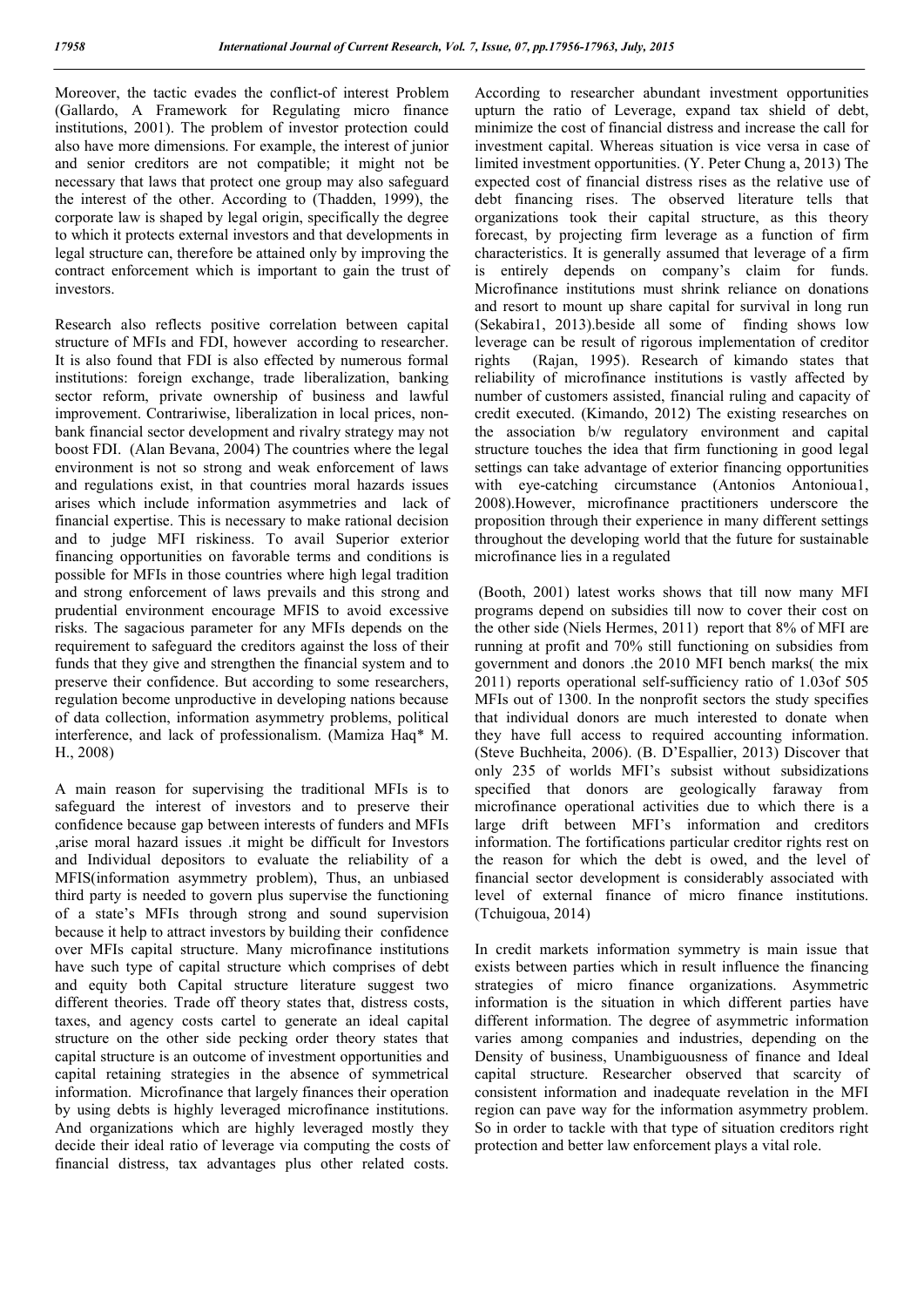Similarly deposits can be seen as a source capital to fund their projects, used by MFIs. These savings play role of a prerequisite to be qualified for as loan and work as a collateral to secure loan. Due to which person who does not retain savings and deposits face difficulties to access the financial services provided by the micro finance institutions. So in countries with better law enforcement and strong legal tradition, these savings are less important because there is no need of security and collateral before obtaining a loan. (Traca, 2011) According existing research, common-law prevailing countries safeguard the rights of investors in better way which increases the access to credit opportunities and ensure easy availability of external finance. Empirical study shows that, disclosing facts about pay back of loans and the future interest cost did not moderate the undesirable effects of presenting minimum information. (Sergei A.Davydenko, 2008).Evidence suggesting that better disclosure and reporting can be beneficial to capital markets, for instance, by reducing information asymmetries, increasing liquidity, and lowering the cost of capital (Luzi Hail, 2010)

the study, recommend that agency and asymmetric information costs effects the level of both the long and short term debt. Michael as research says that the existence of higher agency and asymmetric information costs mean that smaller firms with lower ratios of collateral sable assets, which is risky for financial institutions as they seem to be sensitive to impermanent economic recessions. (Nicos Michaelas, 1999). In territories where regulations and supervision arrangements are not sound and strong, rules and policies are only glory of papers which are not enforced and followed by inhabitants and may not be recognized or valued by the community or imposed formally by state, dishonest law lords are major obstacle in the way of private sector growth (World Bank, 1997) More commonly institutional reforms work as a prerequisite for positive pecuniary revolution. According to existing literature the appeal for judicial improvements and institutional restructuring that ascends in result of economic liberalization is as considerate as the supply of moral laws and working legitimate bodies to legal reforms. (AY, 1997) Due to that weak enforcement it is general perception of researcher that general public fear that financial expansion only assists only alien and dominant class particularly when institutions are not credible. For this assumption of peoples, George Clarke identifies reasons that this is because of condition of collateral. Financially well off peoples can fulfill this condition and have potential to pay back loan earlier but poor people are not. (George R. G. Clarke, 2006)

He concludes that it is very difficult for poor's to get loans, if they do not have enough property to use as collateral whereas. On other side, the rich who possess assets that can work as security might be beneficial as the economic sector grows. If financial development improves access for the rich, but not the poor, it might worsen inequality (George R. G. Clarke, 2006) Literature shows that microfinance governance safeguards the sector from wrong applications with the help of sagacious control. Regulation also promotes MFIs supervision and lessen problem of unreliable information and ethical hazard. Its impact on MFIs competition and innovation, financing costs and social welfare, however, remains to be seen.

Main Objective of this is to defend the interest of minor depositors, enrich liquidity control, and improve functional and financial reliability plus safeguard from ethical perils. (Mamiza Haq\*, 2008) The lack of good governance, strong supervision and regulatory measures make virtually impossible for investors to make comparison between their risks and rewards. Study displays that funds structure, risk control system, comparability of data, investment processes and quality reporting are variables which are most critical components of the three key concerns (governance, transparency, accountability) of any serious investors. (Pouliot, 2006).

DiMaggio and Powell (1983) article determines that there are commonly three types of pressure that are forced b organizations named to be coercive which is also called regulatory, mimetic, and normative. His work mainly focuses on coercive pressure, which covers the legal restraints that organizations mostly face. Researcher works shows that in particular countries Environmental and social outcomes are not only be linked with governing requirements and the degree of execution, but also with some common traits of the organization environment (Berkowitz D., 2003) and (Bruce Kogut, 2006) a growing body of literature suggest that Four elements are very vital: financial enclosure, customer safety, financial reliability, and financial solidity. These elements are interconnected and under the accurate surroundings, positively correlated. Observation indicates that little risk of credit is a straight result of rigorous execution of prudential control and trust worthy economic performance with the support of worthy qualitative and measurable tools of risk control. (Ayayi, 2011) Strahan research concludes that debt have longer maturities and have minimum interest charges under sound protection of creditors. Moreover, he says that our multidimensional empirical model reflects clear image than other existing studies that how legal and institutional environment effect the financial contracts. (STRAHAN, 2007) As it is often assumed that high cost may decrease leverage. In this regard Amir Barneaargues that we can minimize these costs between the parties in conflict through complex contractual arrangement. Thus, cost problems may explain the progression of complexities in capital structure (Amir Barnea, 1981)

Existing literature support the results with strong evidence that contract of loan and decision of firm finance depend son strength of creditor and investor rights. Aghion and Bolton (1992) developed a theory of capital structure constructed on costs related to transections and incompleteness of loan contracts. (Bolton, 1992) Richard Rosenberg works indicates that to ensure survival and to cover the cost microfinance organizations need to charge rates which are higher as contrasted with rates charged by ordinary banks. Yet at the same time these charges are far beneath than the rates charge to poor's by normal cash banks and casual wellsprings of their topographical zone. MFIs need to charge rates that are higher than ordinary keeping money rates to take care of their expenses and keep the administration accessible. Anyway even these rates are far beneath what destitute routinely pay to town cash loan specialists and other casual sources, whose rate premium rates routinely climb into the hundreds and even the thousands. (Richard Rosenberg, 2009)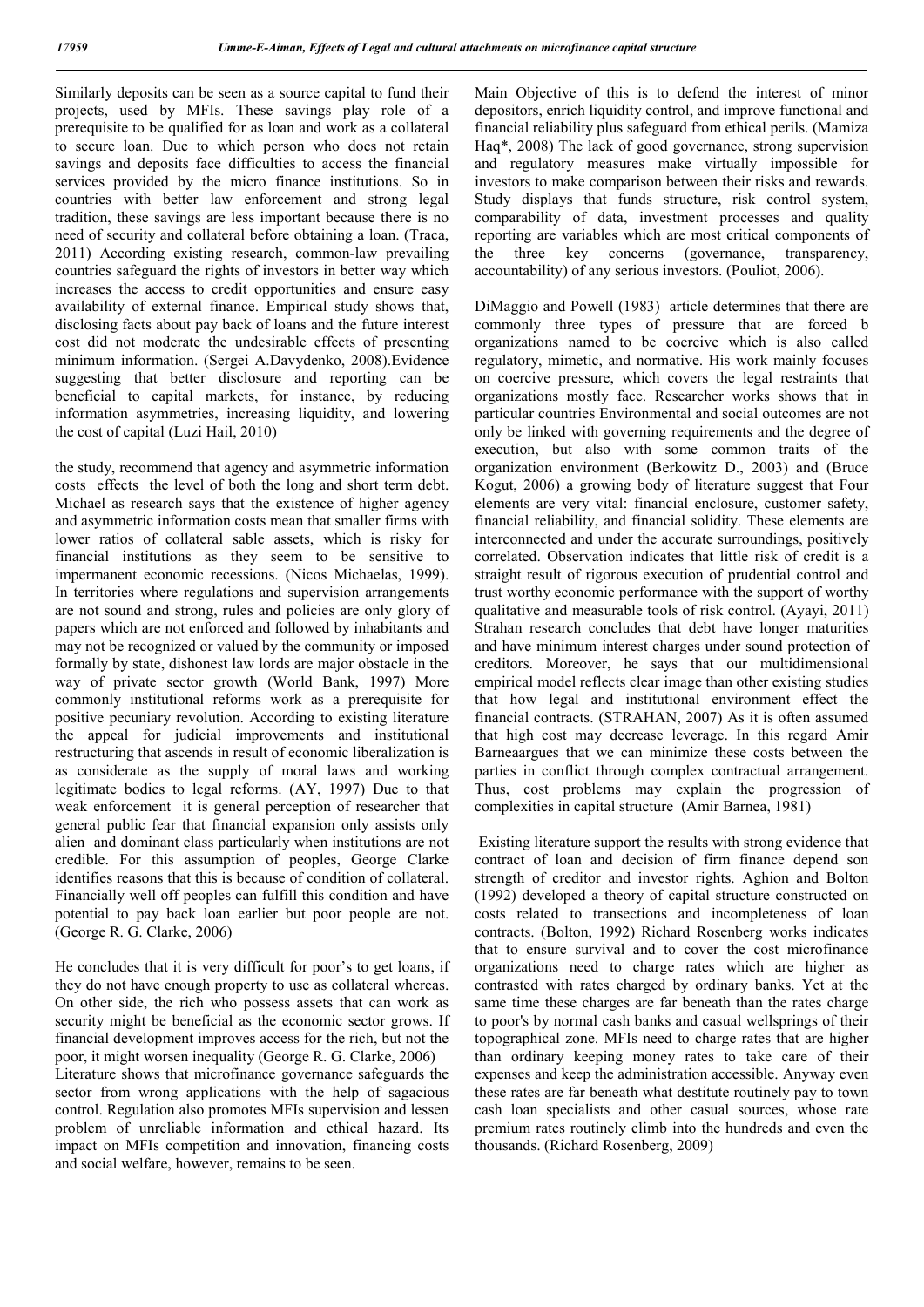A strong and prudential supervision may play a vital role in these unfair practices and pave way for economic growth. This does not justify the high interest rates imposed by microfinance institutions. To achieve sustainability, increasing interest charges is not the only way. It can also be attained by reducing costs to most possible level, According to report published by CGAP, in 2006 the average of interest charges is about 28% which is found to be decreasing with the ratio of 2.3% annually since 2003. A well-known researcher "Harvey" conduct a persuasive test in his article to check that can debt moderate the consequence of uneven info and agency issues. His findings support re contracting theory that equity owners value acquiescence with scrutinized conventions, especially when the firms are interested to invest more (Harvey, 2004). According to Megginson " when to safeguard their rights and claims, money lenders relies on regulation and prosecution of legal mechanism they build more focused syndicates to expedite monitoring and low cost contracting. But when countries have week enforcement systems of regulation and investor's rights the situation is different, mean they start constructing diffuse consortiums in order to prevent strategic elusion (Megginson, 2003)

According to some estimated figures approximately 100 million people avail the services of microfinance institution all over the world with estimated loan size of 170 \$,whereas the total projected size of market is \$17 billion. However still the feasible demand is 15 times more than recent market .Therefore microfinance symbolizes a total commercial market of \$250 billion or above. Presently ¾ or above of the \$17 billion funds are collected from local markets. Whereas, nearly about\$8 billion are covered by deposits coming from states where microfinance institutions are allowed to take deposits from public. It is also observed that almost 10000 current microfinance institutions still not permitted to accept deposits. Thus it is true up to some extent that still the capital structure of MFIs is not likely to be sourced primarily by deposits- (Brad Swanson). Microfinance institutions can achieve proficiency benefit through enforcement of legal and logical expectations of creditor and by filling the loophole between contractual relationships with the help of negotiation without indulging themselves in high transection costs.

There are a several causes for failure of creditors to protect their selves adequately. Increasing Rivalry in the microfinance industry unseals the market to suppliers who are not much concerned by socially-responsible ideologies of microfinance. 1.those investors who have inadequate access to information and not fully aware about the functioning of MFIs mostly fails to take rational financial decisions. 2. Inconsistency between the interest of investors and microfinance institutions also pave way for unfavorable results and outcomes. (Asymmetric information and moral hazard problems, 2007) According to famous researcher, it is believed that to reduce the information asymmetry problem among MFIS creditors, directors are responsible to ponder the interest of creditor (Keay, 2003) Countries offering better protection of investors rights have proficient stock markets studies of different researcher specifies that high safety of creditor's rights may diminish the information drift. Furthermore, Robin and Hwang (2000) works pinpoint that states where common law prevails have is more appropriate and timely access to accounting information, Consequently, equity-based reimbursement should be more effective and extensively used in status where solid fortification exists. (Stephen Bryan, 2010) Credible information regarding social and operational performance of MFIs is required to allocate finance rationally effectively. This efficiency in capital market drives the wheel of microfinance industry on the road of progress in order to attain the objective of reliable and supportable financial assistance. (Reille, 2008). Empirical evidence finds that subsidization of microfinance leads to cost‐inefficiencies and decrease in the staff productivity (Nawaz, 2010) (Bogan, 2008).

It is proposed to take care of a becoming demand for obviously identifiable standards and rules on how microfinance can be properly managed and administered. The becoming consciousness of the capability of microfinance, coupled with the rise of a few profoundly fruitful and quickly developing foundations, has viably put the issue on the political motivation in most creating nations. Whereas when we talk about financial sector development we observed that a sound financial system makes transactions quicker, cheaper, and safer, because it eradicates the tension of cash or barter payments. In addition, we observed the positive change in acquiring finance facilities in developing states which assist individuals to shape their future according to their desire greater access to financial services enables poor people to plan for the future. The main hurdle witnessed in the accessibility of loan is the inadequate outreach of several microfinance institutions. Without a established financial sector, for example, local depositors and overseas investors would be more uncertain to part with their money to otherwise sound investments, resulting in lower economic output. As such, the financial sector is an engine of economic growth and household welfare. The benefits of financial sector development extend beyond financing investment, and essentially habitually twitch by offering economical payments and attractive savings services. These ser- vices allow firms and households to avoid the costs of cash transactions, reduce the costs of remitting funds, and bring the chance to mount up resources and uniform revenue, thus mitigating the threat of falling into poverty.

Apparently, better financial sector development may expedite further financing at least possible costs. Moreover, it is seemed that well administrated firms show more consent towards environmental considerations. Concluded that through betterquality supremacy, financial sector development may out growth superior ecological performance. A well-known researcher concludes that prudential environment safeguards the financers from expropriation by entrepreneurs. Andit also raises their consent to submit their funds in replacement for sanctuaries and therefore expend the space of capital markets (porta, 1997). So that's why according to" kessy" it is It is therefore suspected that legitimate and supervisory backgrounds have a great influence over the existence of microfinance industry. (Kessy) It is assumed that a microfinance institute serves the region of East Asia deeply whereas. The numeral individuals served and the high delivery of loans plus deployment of savings in terms of GNP is observed in Bangladesh, Thailand and Indonesia.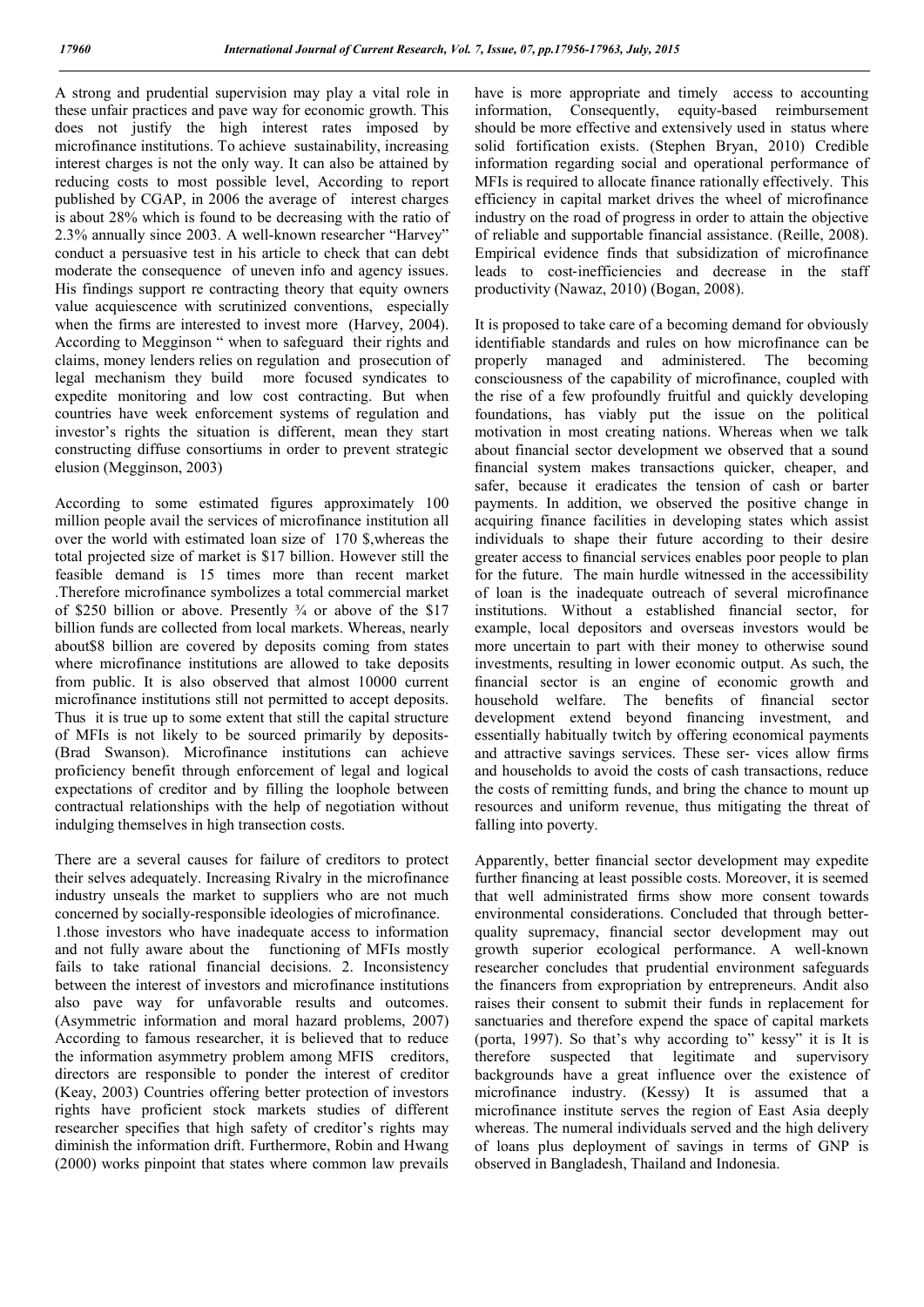However on the other side of picture, in Asia the two densely populated countries, the China and India, face poor outreach, and Republics such as, Afghanistan and Pakistan also have low outreach because of multiple reasons According to research conducted by Meyer in 2002. But regardless of these Geographical inconsistencies within the region, generally it is believed that microfinance institutions prospered in Asia and they show better outreach and high reimbursement rates as compare to other geographical areas (Meyer, 2002). This sweeping statement shields up various catholic inequalities within the region. Growth is being funded due to legitimate access to public deposits through commercial loans, from domestic banks and financial development institutions. (Shastri, 2009).there is various factors that determine the financing structure of individual's optimal funding mix. Loan portfolio, savings deployment, regulatory structure, the accessibility to donors as well as costs and maturity of distinct finance sources are vital factors. It is believed that equity issuing is most expensive source of microfinance. (Excluding of grant equity and other donations) which is followed by unsecured and subordinated debt, whereas retail deposits are stated to be the inexpensive and economical financing source. For overseas funding, forth coming currency risks must also be pondered. (Dieckmann, 2009)

Another researcher noticed that there is a difference in the speed of adjustment of leverages between numerous legal groups under the vibrant setting. According to "song" the speed of congregating leverage to a target level in Civil- law prevailing states is relativity slow as compared to common-law countries. (Song., 2004) Louvain in his article states that corporate financial structure is dependent on legal bindings and structures. He says that valuable to observe that few countries accomplish the presence of lawful reserve requirements. This limitation prepared organizations to keep a desired level of capital in order to evade an unconscious liquidation. And shields investors when they possess limited power. The excellence of legal implementation might also affect the financial structure of organizations. (Louvain-La-Neuve).He also claims that intensely protected investors are less risk averse and feel secure to lend without any hesitation. Creditor protections would thus lead to higher leverage aptitudes for MFIs. Moreover, the higher the legal reserves, the more secured the creditors and the higher the incentives to lend. (Louvain-La-Neuve)

The utmost conspicuous resistance is among French and the German regions. He observe that. In French origin, week protection of creditors appears to decrease the access to credit as compare the smaller firms. According to research, in examination with prior years, microfinance institutions now discover it generally simpler to raise funds from banks. After 2000 this change has been seen, when the reserve bank of India (RBI) permitted banks to provide loan to microfinance institutions and treat such give financing as a major aspect of their need area subsidizing commitments. Banks need to chip away at discovering the right frameworks to survey the danger of subsidizing to microfinance institutions.

They would likewise do well to enhance their capacity of assessing such institutions and surveying their credit needs (Karmakar, 2009). Therefore Microfinance institutions of those

countries where financial sector is highly developed have greater and easy access to capitals and funds at attractive terms and conditions. And positive legal environment of country also result in stress-free loan availability and favorable loan contract terms.

### **Development of Hypothesis**

*Hypothesis* a *=* enforcement of contracts has positive correlation with leverage

*Hypothesis b=*economic development has positive correlation with leverage

*Hypothesis*  $c$ = depth of credit information is negatively correlated

### **Sample and Methodology**

Data related to capital structure of microfinance institutions is collected from MIX database. MIX database contains data of microfinance institutions all over the world. Leverage is taken as proxy for capital structure of MFIs. Through this source we take data about individuals MFIs. we filter it in term of variable we used. That is legal origin, regulation, creditor rights, enforcement of contracts etc. and for financial sector development we take data from World Bank website. We scrutinize the data of eighty seven countries for time period of 2004 to 2013.we exclude countries with missing MFI level data

## **Variables**

To test our hypothesis, we take four variables one is leverage which is taken as a independent variable and economic development, enforcement of contacts and depth of credit information are taken as dependent variables. And by applying panel regression we test our hypothesis for the following model.

#### **Economic model**

In the present study, panel data approach is used in order to measure the effect of legal attachments on the capital structure of microfinance institutions.

$$
Lev_{u} = \alpha + \beta_{1}ED_{u} + \beta_{2}LT_{it} + \beta_{3} DCI_{u} + \varepsilon_{i}
$$

We test above specification in which i indexes countries, and t indexes time period (year). Lev (leverage) is used as variable for microfinance capital structure;  $ED_{it}$  is the vector of economic development of a country i at time t; whereas  $LT_{it}$  is the vector of legal tradition of a country i at time t; similarly  $DCI_{it}$  is the vector of depth of credit information in country i at time t. we instigate by applying pooled regression and measure random effect as well as fixed effect.

Descriptive statistics of variables used in the analysis are given in Table 1. Table 2 reports the results of random effect model. Hausman specification test guide us to use random effect model instead of using fixed effects.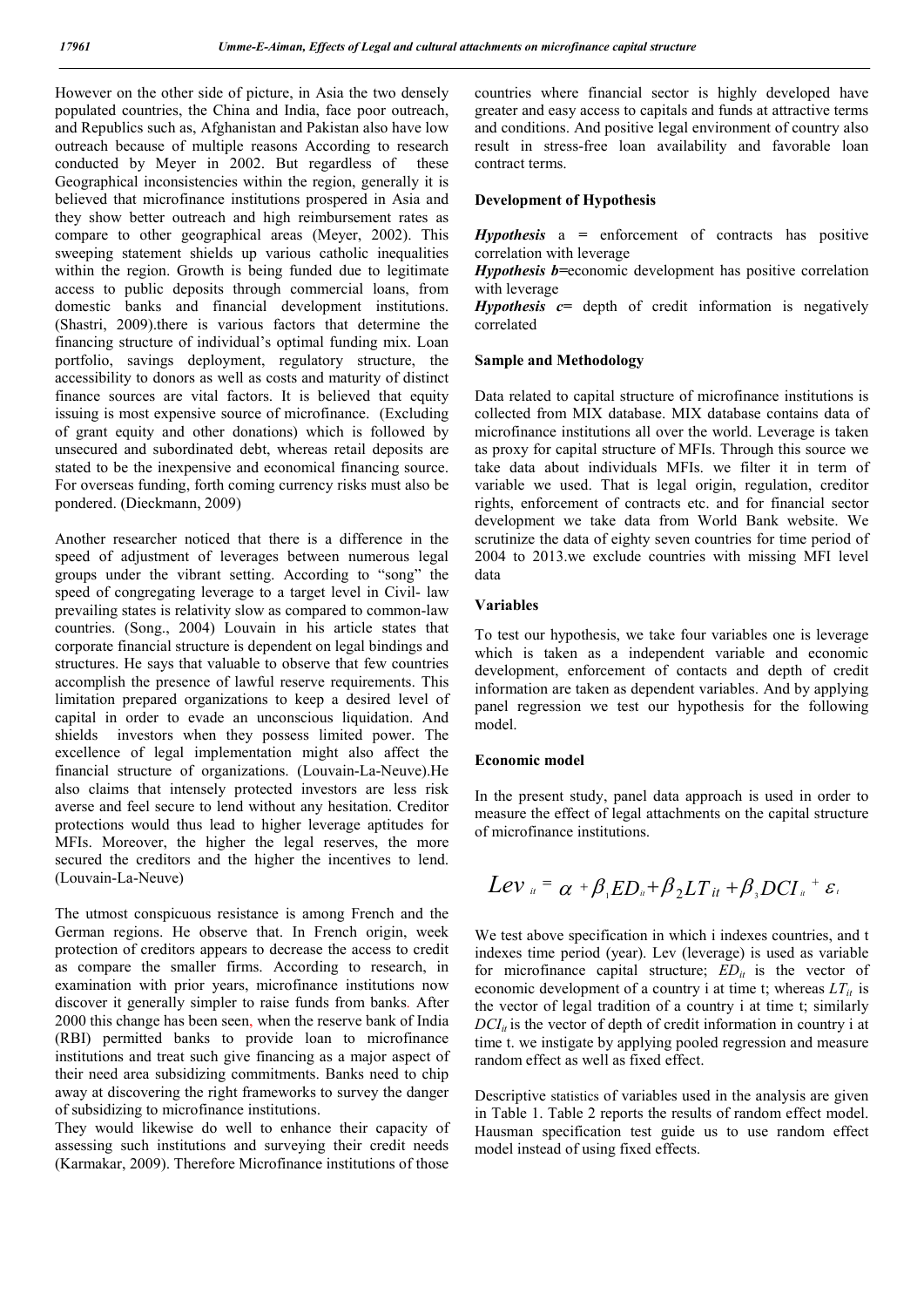#### **Table 1. Descriptive statistics**

| Variables                | Standard deviation | Mean        | Min        | Max         |  |
|--------------------------|--------------------|-------------|------------|-------------|--|
| Leverage                 | 0.36416278         | 0.27097767  |            | 5.94498685  |  |
| Enforcement of contracts | 5.369826461        | 37.66818182 | 23         | 55          |  |
| Information depth        | 2.040656178        | 2.136690647 |            |             |  |
| Economic development     | 22.92529506        | 31.02293044 | 1.06818658 | 140.0097545 |  |

| Table 2. Results of the random effect estimation |  |
|--------------------------------------------------|--|
|--------------------------------------------------|--|

| Leverage             | Coef.    | Std. Err. |       | P >  Z | [95% Conf.  | Intervall   |
|----------------------|----------|-----------|-------|--------|-------------|-------------|
| Economic development | .0015682 | .0007311  | 2.14  | 0.032  | 0001352     | .0030012    |
| Enforcement contract | 10486.28 | 2003 557  | 5.23  | 0.000  | 6559379     | 14413.18    |
| Info depth           | 10486.28 | 26706.19  | -4.86 | 0.000  | $-182007.7$ | $-77321.32$ |
| cons                 | 2174878  | .0301357  | 7.22  | 0.000  | 158423      | .2765526    |

The results of fixed effect model and Hausman specification tests are not reported. From the table we can conclude that capital structure is positively correlated with economic development. It means that countries with more developed credit sector have more access to credit and use more debt in their capital structure. Similarly in countries with strong enforcements of contracts more access to credit is observed by microfinance institutions. The reason may be that the lenders in the countries where there are good legal traditions may face lesser risk and more people may qualify for dept. MFIs. Depth of credit information is negatively related to leverage because when more scrutiny is maintained in lending a loan then less people will be able to qualify for the loan. That is the reason that lesser debt ratio is observed in the capital structure of microfinance institutions where information is scrutinized in greater depth.

### **Conclusion**

The basic intention behind this article is to find out that how the legal tradition of a country and financial sector development influence the capital structure of micro finance institutions .We test our hypothesis in term of fixed effect as well as in terms of random effect also. Fixed effect result shows that economic development and enforcement of contract are positively correlated with leverage. (THOMAS W.HALL, 2008).Whereas, depth of credit information has inverse relationship with leverage. Similarly random effect table also show the same results but with more significant percentage. So for more clarity we apply Hausman–Taylor model. Result of this model supports the result of random effect test. We conclude that due to strong and prudential enforcement of laws and positive legal traditions, MFIS of countries can attract foreign funders to invest on favorable conditions. progress in financial sector development also drive the economy and financial structure of MFIs on smooth road .However our findings support our hypothesis but one variable which show inverse relationship is just because of gap between interest of investors and MFIs. According to Jenkins findings Wide revelation and reportage also generated inefficiencies in the setups of microfinance institutions, mainly those which were credit and investments associations (JENKINS).

#### **Acknowledgement**

Present study is made possible through the assistance and support from everyone, including: parents, professors, friends, family, and in essence, all who assist me during this work.

First and foremost. I would specially like to thank my respected supervisor for his invaluable contribution and support to this work. He kindly read my paper and offered invaluable meticulous Advices on grammar, and the theme of the paper. Second, I would like to thank Dr. Qasir Malik to read my paper and to provide valuable guidance as well as the other entire university teachers who have taught me about this work over the past three years of my pursuit of the master degree. Finally, I sincerely thank to my parents, family, and friends, who provide the financial support and encouragement.

## **REFERENCES**

- Asymmetric information and moral hazard problems. 2007. *MICROFINANCE Consumer Protection guide book*, 51.
- Alan Bevana, S. E. 2004. Foreign investment location and institutional development in transition economies. *International Business Review*, 27.
- Amir Barnea, R. A. 1981. Market Imperfections, Agency Problems, and Capital Structure. *Financial Management,*, 17.
- Antonios Antonioua1, Y. G. 2008. The Determinants of Capital Structure: Capital Market-Oriented versus Bank-Oriented Institutions. *Journal of Financial and Quantitative Analysis*, 33.
- AY, C. H. 1997. Reforming Legal Systems in Developing and transition countries. *Finance & Development*, 3.
- Ayayi, A. G. 2011. credit risk assessment in the microfinance industry. *economics of transition*, 23.
- B. D'Espallier, M. H. 2013. Unsubsidized Microfinance Institutions. *CEB Working Paper N° 13/012*, 12.
- Berkowitz, D., k. a. 2003. economic development, legality and the transplant effect. *european managment reveiw*, 165.
- Bogan, 2008. Microfinance Institutions: Does Capital Structure Matter.
- Bolton, A. a. 1992. An incomplete contracts apraoch to financial contracting. *Reveiw of economic studies*, 21.
- Booth, L. 2001. Capital Structures in Developing Countries. *The Journal of Finance*, 87.
- Brad Swanson. (n.d.). The Role of International Capital Markets in Microfinance. 19.
- Brockman, P. 2009. Dividend policy, creditor rights, and the agency costs of debt. *Journal of Financial Economics*, 23.
- Bruce Kogut, C. R. 2006. Exploring complexity when diversity is limited: institutional complementarity in theories of rule of law and national systems revisited. *European Management Review*, 44.